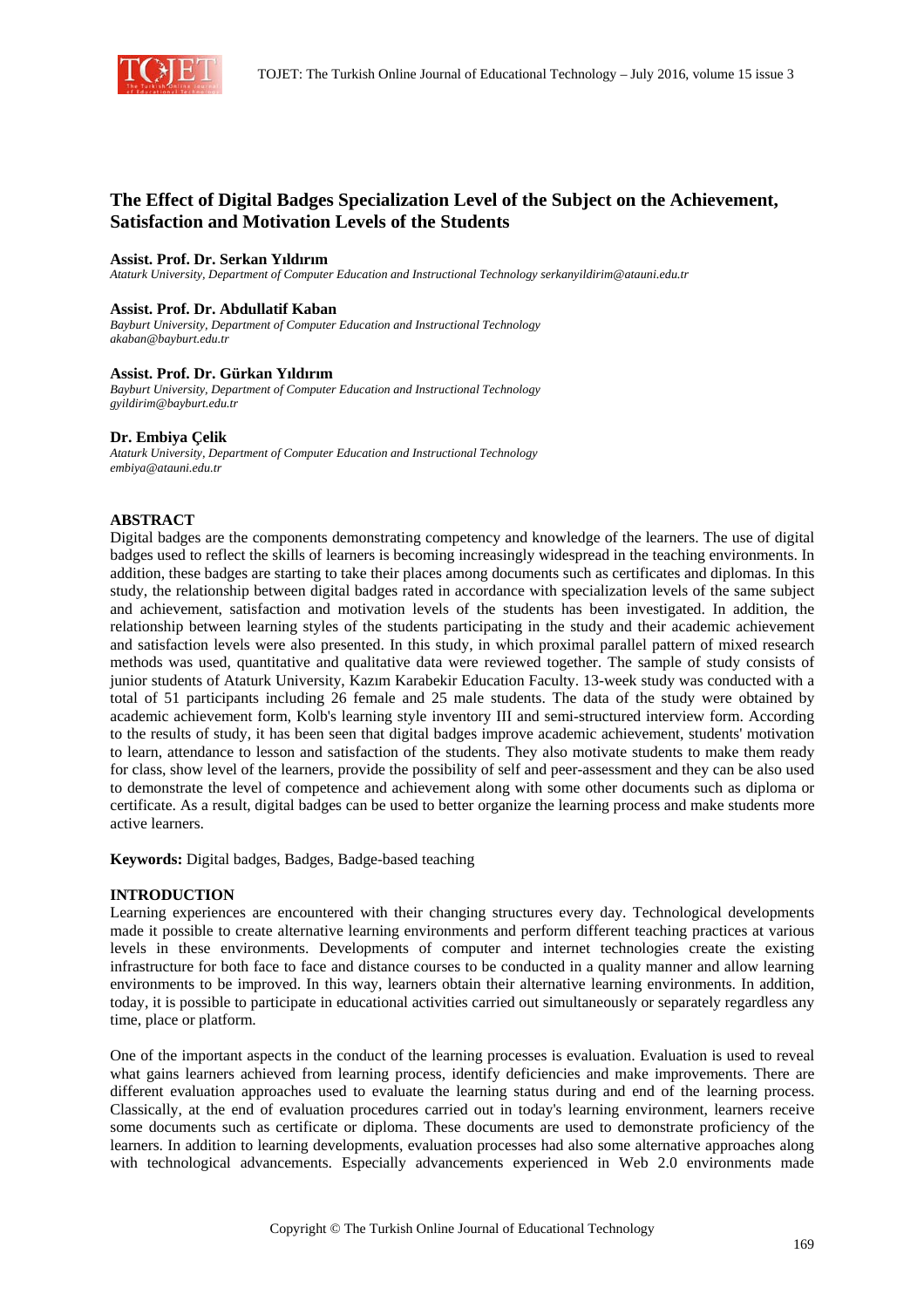

significant contributions to the e-learning environments. One of these contributions can be said that the concept of digital badges took their place in the literature (McDaniel, 2012).

Badges, which had existed since the ancient times, were used as icons showing skills of an individual in terms of success, experience and expertise in the area of any case. In this regard, badges can be seen as indicators of identity, experience, expertise and authority (Halavais, 2011). Badges used in military field for centuries show the competence and success of soldiers. Similarly, various badge practices are used in many sport branches. In addition to different areas, badges are also used in learning environments. In the primary education, ribbons given to the students began reading are the most well-known examples of badge practices.

The changes experienced in the learning environment have brought a new dimension to the classic badge understanding. The idea of using digital badges in the evaluation of each learning process and certification of the achievements accomplished at the end of each evaluation process becomes more common. Digital badges are used to certificate the qualifications accomplished by the learners and allow sharing of these qualifications easily in the digital media. Despite being very new, digital badges are seen to have the same functions in several ways with real-world examples. Digital badges are the tools that have metadata providing the information of content, progress and activity results, which can be accessed online, and presenting achievements, interest and status of membership in a visual form (Gibson, Ostashewski, Flintoff, Grant and Knight, 2013). In this respect, digital badges can be considered as a virtualized representation of the badges used for centuries (Halavais, 2011). However, it can be said that these badges can be used more commonly in the learning environments with their new interpretations.

Digital badges are used not only to indicate the level of learning but also to show other qualifications achieved. In particular, they become widespread on social networks and forums. Advancements and growth experienced in the social networks enabled digital badges to be used in many social platforms (foursquare, Google News, theHuffington Post and StackOwerflow etc.) over time (Halavais, 2011; De Paoli, De Uffici, and D'Andrea, 2012). The aim of these digital badges is presenting situations such as use level or sharing rates rather than showing level of learning.

In the literature, some studies have focused on some basic concepts of digital badges. These concepts can be summarized as follows (Bani and De Paoli, 2013; Gibson et al. 2013 Forester 2013-a; Forester 2013-b);

• Developer: Developers determined and develop the standards of digital badges.

• Issuer: They propose digital badges and identify the rules and processes required for providing digital badges.

- Receiver/Earner: Persons entitled to receive badges from the issuer.
- Displayer: These are the  $3<sup>rd</sup>$  party platforms used for the exhibition of digital badges.
- Ecosystem: Groups consist of all individuals and platforms aware of digital badge system.

• Metadata: Sum of all information including ways, activities and events to gain these badges and their results. In this structure, standards, activities, process, experience, performance or the quality information of experiences take place.

A new understanding of proficiency certification has been emerged along with the use of digital badges in learning environments. The adequacy of the outcomes such as diploma and certificates has been a matter of debate although they are considered as a representation of achievement accomplished in the learning environments. In this context, digital badges are determined to be used in business environments and education institutions as an alternative to the existing evaluation methods (Halavais, 2011). Evaluation tools such as diplomas and certificates can be a wealth of information about the process. However, they cannot give complete information about skills of the people. In certificates such as high school diploma or computer operator certificate, there isn't sufficient information about skills and knowledge of the student (workers, craftsmen, developers, etc.). Therefore, digital badges help individuals to be better evaluated in the business environments and give them to show their skills that can be useful in the business world (Watters, 2012). In addition, it has been thought that digital badges are able reveal knowledge of the students better than standard test and letter grades (Katie, 2012).

Digital badges in learning environments can be presented in different ways. Various badges can be prepared that can categorized individuals based on their knowledge level of a topic or course as beginner, intermediate, advanced or expert. There are also single-level badges showing expertise or skills of people on various subjects. In addition, issuance of badges can be differentiated. Digital badges can be given either phase by phase during the education process or at the end of the process.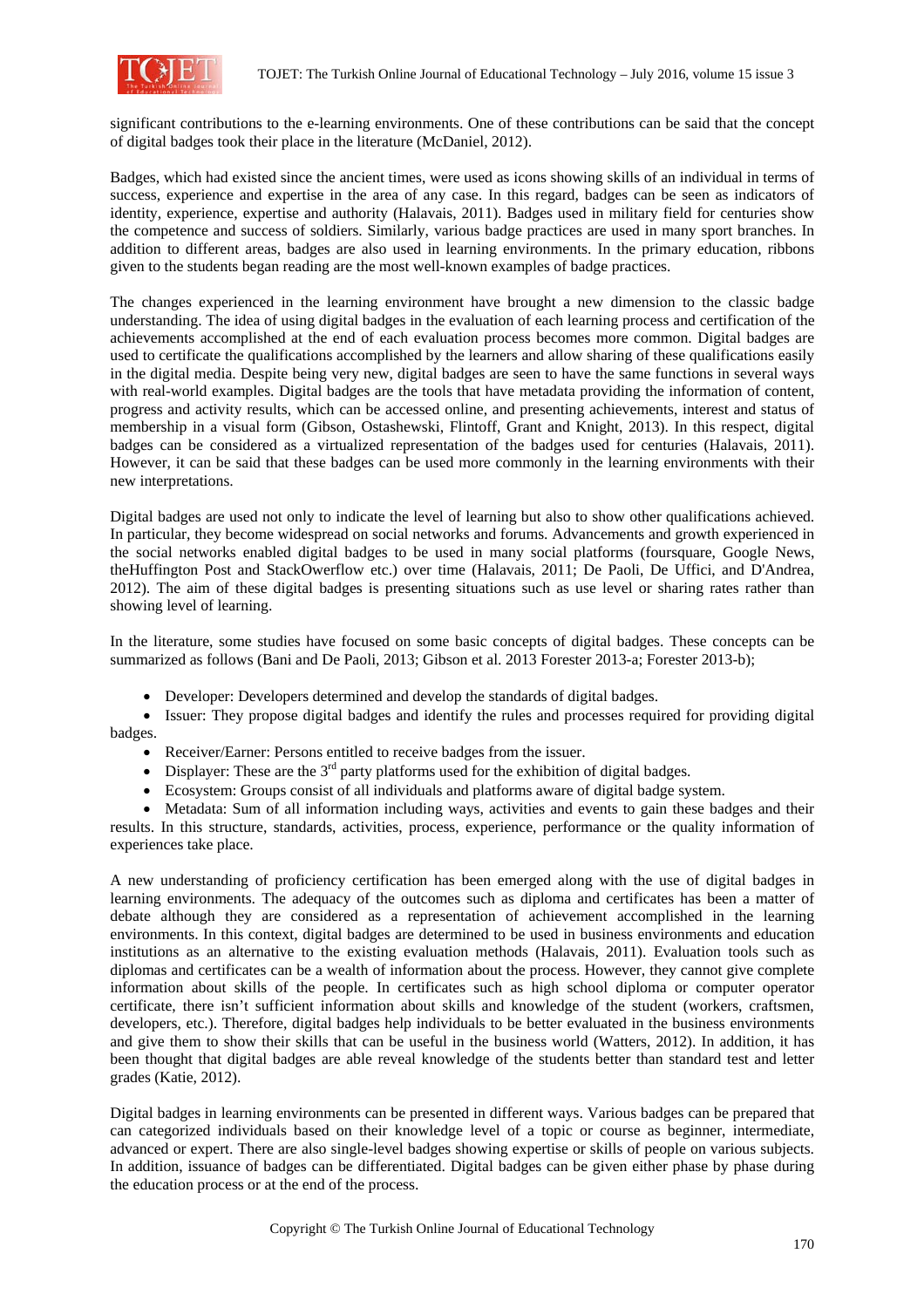

Today, although the use of digital badges in the learning environments is not that much, they are believed to be used more widely in the future. It is quite possible to use badges obtained from institutions and organizations in recruitment and promotion processes. In addition, badges obtained in different settings can be kept (Katie, 2012) and used as certificates and diplomas in some applications such as university admissions or recruitment processes requiring applicants to show their qualifications. For example, it has been recommended to fill the gaps of the students having difficulties about finishing the school on its regular time by accepting equivalence of the certificates and digital badges (Watters, 2012). For such a process, digital badges should be issued credibly and the institutions issuing these badges should be supervised by an accredited organization.

Digital badges have some aspects that require attention to be paid such as necessity of standard evaluation as well as reliability in addition to its positive features like availability and more descriptive presentation of competence. Lindgren and McDaniel (2012) have stated that digital badges can be used for increasing the responsibilities of students and affecting their learning motivations in a positive way. Similarly, Halavais (2011) says that the power of badges in terms of ensuring the learning motivation can be used for teaching a certain behaviour or proficiency. According to the results of the study conducted by McDaniel (2012), badges have positive impacts on the motivation and performance when they are used to reward interaction and high level of social behaviors. In addition, Mahle (2011) indicates that badges improve attendance rates of the students.

There are a limited number of studies regarding scientific information of digital badges and their effects on learning processes. Therefore, determination of the effect of digital badges to learning processes and views of learners towards this certification and grading structure is important. This study mainly aims to put forward the views of learners, who were graded with digital badges. Within the scope of study, the effect of digital badges obtained based on level of expertise on achievement, motivation and satisfaction of the learners was investigated. For this purpose, the following research questions were asked;

1. What are the effects of digital badges on the academic achievement levels of the participants?

a. What is the level of the participants' academic achievement?

b. Is there any difference between the academic achievements of the participants in terms of gender?

c. What is the status of the participants in terms of earning badges?

d. Is there any relationship between academic achievements and status earning of a badge of the participants?

e. Does the relationship between status of earning a badge and academic achievement of the participants differentiate by their genders?

f. Does the relationship between status of earning a badge and academic achievement of the participants differentiate by their learning styles?

2. What are the views of the participants regarding digital badges?

a. What are the views of the participants towards the advantages and disadvantages of digital badges?

b. What are the views of the participants regarding impacts of digital badges on their levels of motivation?

c. What are the views of the participants regarding impacts of digital badges on their academic achievements?

d. What is the meaning of digital badges for the participants?

e. What are the views of the participants towards to use of digital badges as an evaluation tool in classrooms?

f. What are the views of the participants towards the relationship between digital badges and other achievement certification methods?

### **METHOD**

In this study, the effect of digital badges, which are received according to the level of expertise in a course, on achievement, motivation and satisfaction levels of the learners is investigated. In addition, the relationship between learning styles and achievement and satisfaction levels of the students participated in this study was also revealed. In this study, one of the mixed research methods; proximal parallel pattern was employed. Proximal parallel pattern is a method used where qualitative and quantitative research processes are conducted together, an independent resolution process is realized and a general interpretation process is done (Creswell and Plano Clark, 2011).

#### **Sample**

The sample of study consists of junior students of Ataturk University, Kazım Karabekir Education Faculty. 13 week study was conducted with a total of 51 participants including 26 female and 25 male students. The study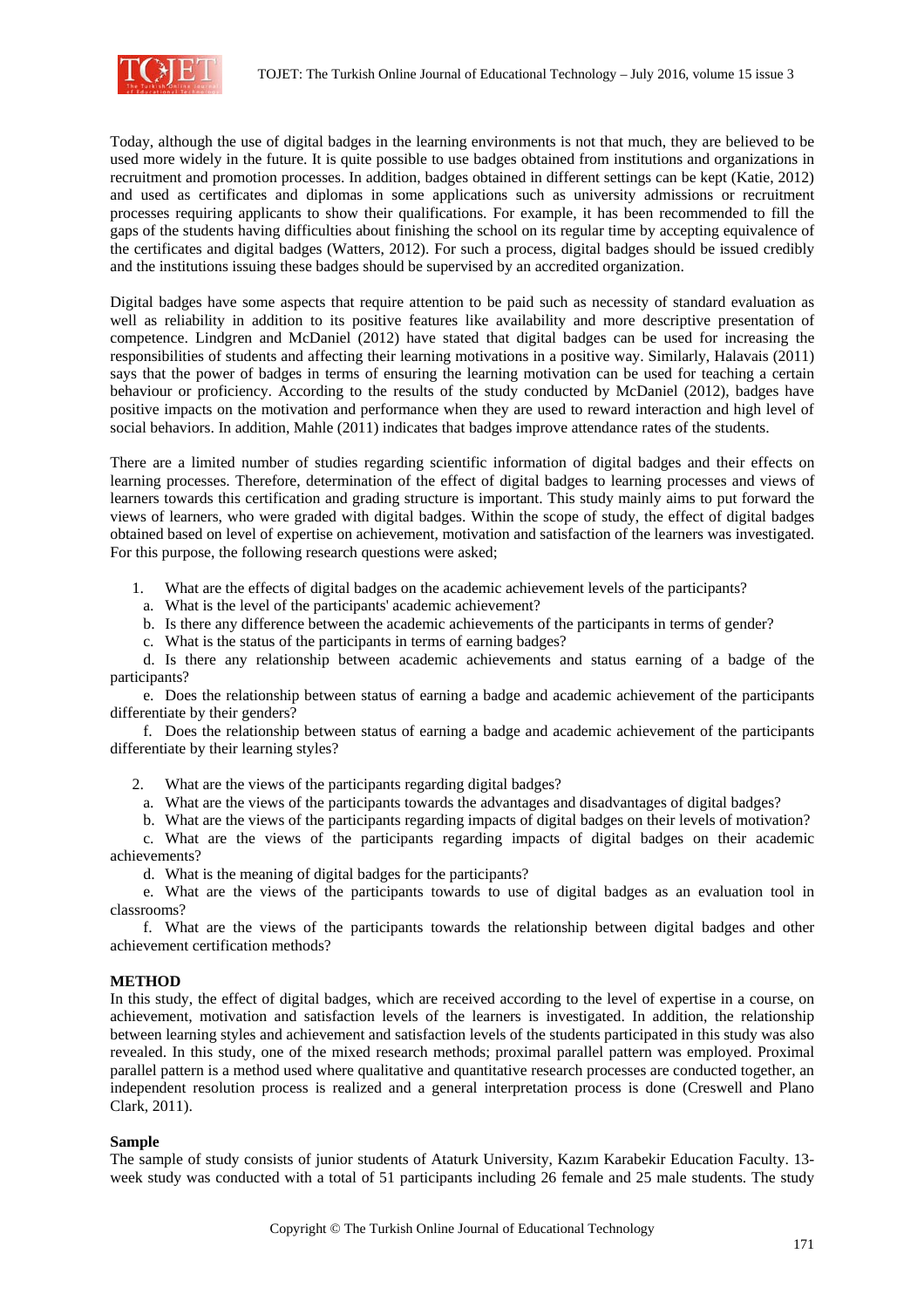

group was determined according to the method of selection purposes. Büyüköztürk, Çakmak, Akgün, Karadeniz and Demirel (2010) define the purposive sampling method as a method without any possibility and selection. In addition, it is considered as an ideal method for in-depth studies (Büyüköztürk et al, 2010).

# **Badges**

Badges in three different levels were issued within the scope of this study. The levels were identified based on knowledge covered by the badge. These badges were classified as beginner, intermediate and advanced. Levels of the badges were determined based on the opinions of course curriculum and experts. Levels and contents of the badges are given in Table 1.

| <b>Beginner Level Badge</b>                                                                                                                                                                                                                                                                                                                                                                                                                                                                                                                                                                                                                                                                                                                                                                                                                          | <b>Intermediate Level Badge</b>                                                                                                                                                                                                                                                                                                                                                                                                                                                                                                                                                                                                                                                                                                                                      | <b>Advanced Level Badge</b>                                                                                                                                                                                                                                                                                                                                                                                                                                                                                                                                                                                                                                                                                                                                                                                                                   |
|------------------------------------------------------------------------------------------------------------------------------------------------------------------------------------------------------------------------------------------------------------------------------------------------------------------------------------------------------------------------------------------------------------------------------------------------------------------------------------------------------------------------------------------------------------------------------------------------------------------------------------------------------------------------------------------------------------------------------------------------------------------------------------------------------------------------------------------------------|----------------------------------------------------------------------------------------------------------------------------------------------------------------------------------------------------------------------------------------------------------------------------------------------------------------------------------------------------------------------------------------------------------------------------------------------------------------------------------------------------------------------------------------------------------------------------------------------------------------------------------------------------------------------------------------------------------------------------------------------------------------------|-----------------------------------------------------------------------------------------------------------------------------------------------------------------------------------------------------------------------------------------------------------------------------------------------------------------------------------------------------------------------------------------------------------------------------------------------------------------------------------------------------------------------------------------------------------------------------------------------------------------------------------------------------------------------------------------------------------------------------------------------------------------------------------------------------------------------------------------------|
|                                                                                                                                                                                                                                                                                                                                                                                                                                                                                                                                                                                                                                                                                                                                                                                                                                                      |                                                                                                                                                                                                                                                                                                                                                                                                                                                                                                                                                                                                                                                                                                                                                                      |                                                                                                                                                                                                                                                                                                                                                                                                                                                                                                                                                                                                                                                                                                                                                                                                                                               |
| 4 Weeks                                                                                                                                                                                                                                                                                                                                                                                                                                                                                                                                                                                                                                                                                                                                                                                                                                              | 4 Weeks                                                                                                                                                                                                                                                                                                                                                                                                                                                                                                                                                                                                                                                                                                                                                              | 4 Weeks                                                                                                                                                                                                                                                                                                                                                                                                                                                                                                                                                                                                                                                                                                                                                                                                                                       |
| · Basic Knowledge<br>o Internet and Its Features<br>o Server-Client Structure<br>o What is HTML?<br>o Versions, tags and features<br>o Special characters<br>o Main structure of HTML page<br>• Basic level tags<br>o Head tags<br>o Body tags<br>• What is Asp.Net?<br>o. Net Framework and its<br>components<br>• Installing Visual Studio<br>• Visual Studio window and its<br>features<br>o Creating a new project<br>o The concept of Web Form and its<br>use<br>o The Concept of User Control and<br>its use<br>$\bullet$ C#<br>• The most common C# codes used<br>in the Asp.Net form<br>o Page routing<br>o Changing the font of a control in<br>the page<br>• The most common C# codes used<br>in the Asp.Net form<br>o Displaying the date<br>o Sending E-mail<br>o Adding html code on the form<br>o Creating a warning message<br>window | · Standard Asp.Net Controls<br>o Advertisement Controls<br>oLists<br>$\circ$ Buttons<br>o Calendar<br>o Check Box<br>o Opened check box<br>• Standard Asp.Net Controls<br>o Uploading a file<br>o Hidden files<br>o Link control<br>o Picture control<br>• Standard Asp.Net Controls<br>o Button with picture<br>o Picture map<br>o Displaying text<br>o Link button<br>o Listing control<br>o HTML displaying<br>• Standard Asp.Net Controls<br>o Building wizard<br>o Packaging controls<br>o Creating dynamic control<br>o Selection button<br>o Selection button list<br>o Placing dynamic domain to the<br>page that can be displayed from<br>cache<br>o Dynamic table control<br>o Text entry box<br>o Advanced wizard<br>o Displaying XML file on the<br>form | · Data controls<br>o Calling data from database<br>o Calling data from XML file<br>o Data inquiry by Linq and<br>SQL<br>o Site map data source<br>o Creating graphical report<br>o Listing data by HTML design<br>· Data controls<br>o Listing data<br>o Displaying record details<br>o Form view<br>o Displaying the data by pages<br>o Inquiry of data by controller<br>• Verification controls<br>o Comparison control<br>o Controls that can be<br>customized<br>o Range control<br>o Regular expression control<br>o Necessity control<br>o Validation<br>• Navigation Controls<br>o Creating a menu<br>o Creating site map menu<br>o Tree menu<br>• User login controls<br>o Creating database of the<br>members<br>o Creating new membership<br>o Login to the site<br>o Displaying user name<br>o Log into and log out of the<br>site |
| o Auto page routing<br>o New features come with C# 5                                                                                                                                                                                                                                                                                                                                                                                                                                                                                                                                                                                                                                                                                                                                                                                                 |                                                                                                                                                                                                                                                                                                                                                                                                                                                                                                                                                                                                                                                                                                                                                                      |                                                                                                                                                                                                                                                                                                                                                                                                                                                                                                                                                                                                                                                                                                                                                                                                                                               |

### **Table 1. Digital Badge Levels and Basic Subjects Included in These Badges**

# **Implementation Period**

The study lasted 13 weeks. 4-week periods were designed for each badge. To earn the badge, a student is required to be successful at the end of a 4-week training program. In the first week, students were informed about the characteristics of each badge, acquisition processes, evaluation criteria and implementation steps.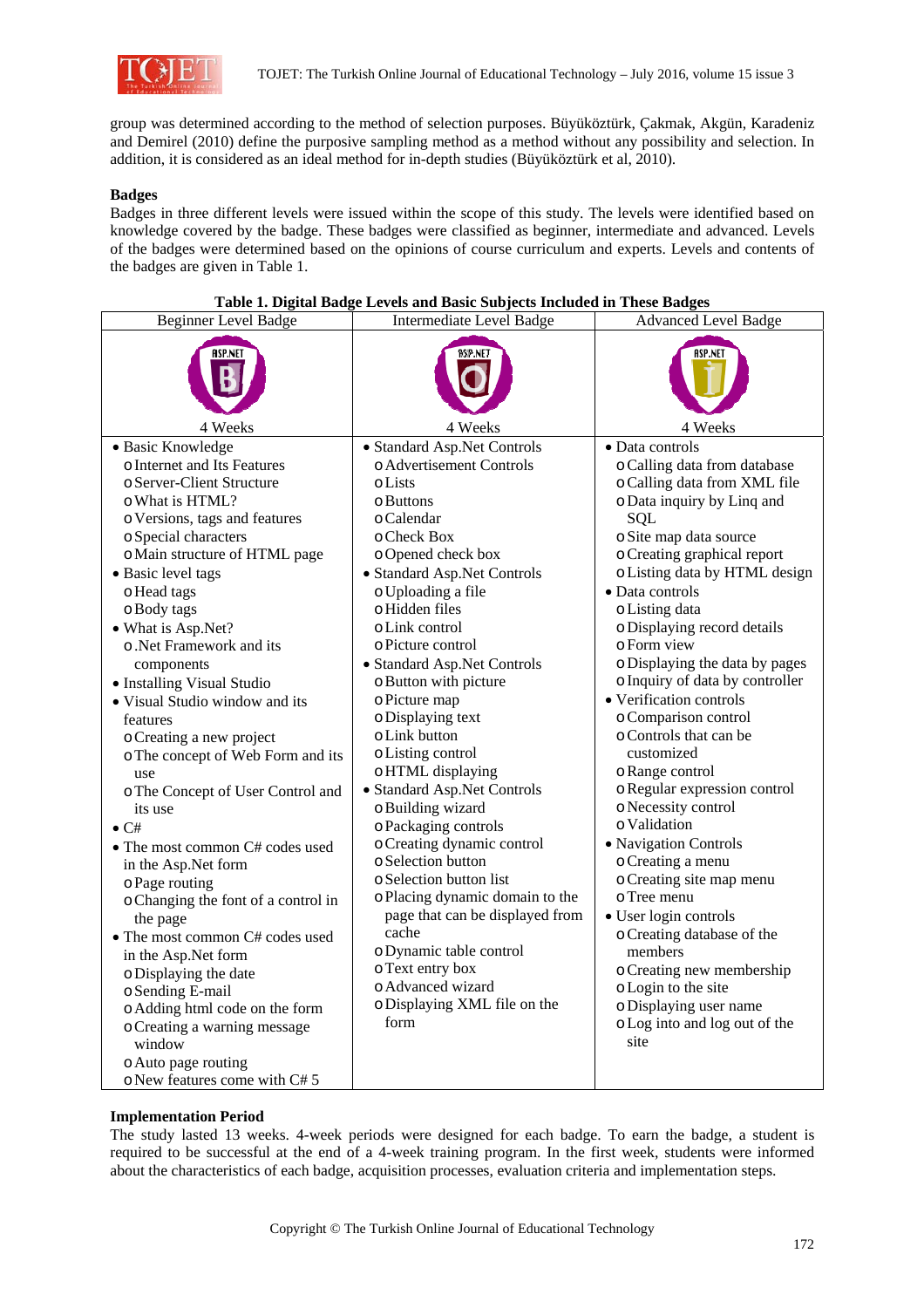

The study was conducted on the Internet Based Programming course. This course has a very broad curriculum containing elements from advanced C# commands to basic HTML knowledge, which are required for development of static or dynamic web projects. It also includes a variety of web applications. Digital badge application was carried out throughout the course. From the second week of the course, necessary training activities to earn badges were conducted. Training practices were performed by presenting theoretical knowledge and performing application activities.

Badge application assignments and practical exams including achievements of all students were performed for acquisition of each badge. Badge application assignments were given in the first week of the period of winning each badge. In addition to these assignments, students were also informed about, description, scope and applications of the badge. Evaluation exam was performed at the end of the  $4<sup>th</sup>$  week of badge winning period. This exam consists of multiple-choice and open-ended questions that contain all the gains. Open-ended questions were answered by an application on the computer. The practical exam taken by all participants at the same time was evaluated by two experts. The success score was determined as at least 85 points out of 100 points for badge application assignment and practical exam. The average score a student should be 85 in order to earn a badge. The evaluation processes were conducted separately for each badge with similar steps.

### **Data Collection Tools**

In the study, one of the qualitative data collection tools; the interview method was used in order to obtain the views of participants towards the application. Büyüköztürk et al. (2010) have stated that they use the interview method to collect in-depth information about a research. These interviews can be used with other data collection tools as well (Büyüköztürk et al., 2010). A semi-structured interview form including 7 questions was prepared within the scope of study. The interview form was preferred since it has a flexible structure and it allows us to conduct an in-depth research (Büyüköztürk et al., 2010).

Learning Style Inventory developed by Kolb and translated by Gencel (2007) into Turkish was used to determine learning styles of the participants. The reliability coefficients of Turkish inventory ranged from 0.76 to 0.84.

In this study, the academic achievements of participants were evaluated by midterm and final exams prepared by researchers and faculty members within the subjects of the course. The midterm exam covers the contents of beginner and intermediate level badge. The subjects of final exam cover the contents of all badges. The scores of midterm and final exams were calculated separately based on the average performances showed in these periods. Two-level academic achievement assessment processes were applied to determine the success of the participants. In the first step, a written exam was performed. The written exam consists of 5 multiple-choice and 20 openended questions. In the second step, a practical exam is conducted. Both in midterm and final exams, questions within same taxonomic levels were asked.

#### **Data Analysis**

The data obtained through interviews with the participants involved in this study were analyzed using content analysis method. Content analysis is an analysis method often preferred for analysis of interviews and observations (Büyüköztürk et al., 2010). In addition, content analysis is used as an effective research technique for arrangement, classification of the texts and producing theoretical results from these texts (Cohen, Manion and Morrison, 2007).

The learning styles of participants were determined based on the analysis of the learning styles inventory developed by Kolb. The academic achievements of participants were evaluated by midterm and final exams. The quantitative data was analyzed by SPSS 18 software package; while statistics such as percentage and frequency were analyzed by Shapiro Wilk normality test, Mann-Whitney U test and t-test. The findings were generated by analyzing qualitative and quantitative data separately. These findings were brought together in the interpretation period.

### **Limitations of the Study**

This study was conducted within the scope of face-to-face classes. Today, considering comprehensive changes occurring in e-learning environments, these face-to-face classes can be considered as a limitation. In addition, the study group consists of undergraduate students.

#### **FINDINGS**

In this study, the effect of digital badges received based on the level of expertise in the course on the motivation, satisfaction and achievement levels of the students and views of learners towards these digital badges were investigated. The sample of study consists of junior students of Ataturk University, Kazım Karabekir Education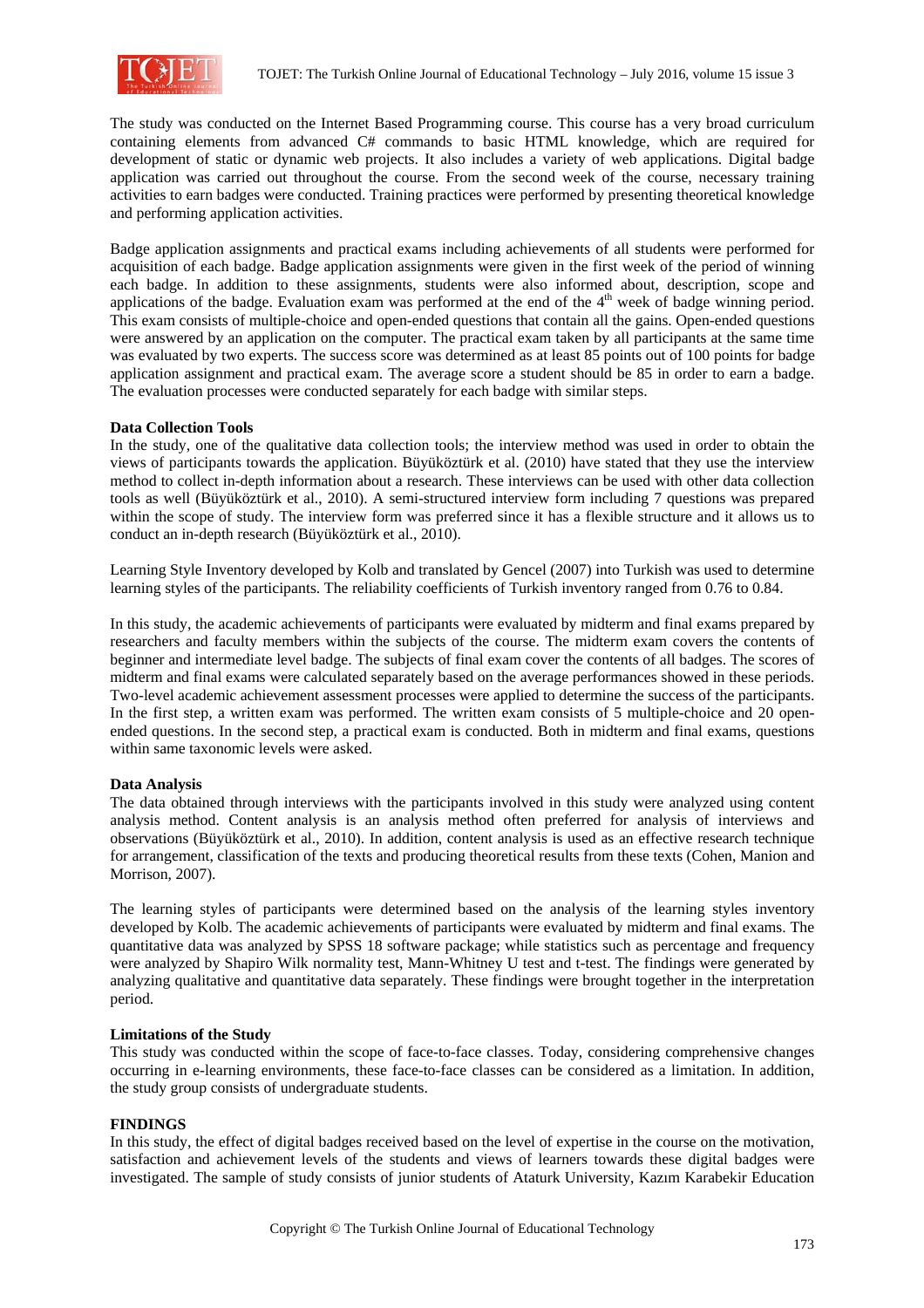

Faculty. The study was conducted with a total of 51 participants including 26 female and 25 male students within the range of 22-26 years old. Qualitative and quantitative data in the study were analyzed separately. In the quantitative findings of the study, the statistical significance level was accepted as 0.05 for each statistical test. Results are organized considering the research questions.

### **Academic Achievement**

- **1.** What is the effect of digital badges on the academic achievement levels of the participants?
- **1.1.** What is the level of the participants' academic achievement?

The academic achievements of participants were evaluated by midterm and final exams prepared by researchers and faculty members. Each exam was performed in both written and practical ways. Achievement scores were calculated by averaging the scores obtained from the written and practical exams. Academic performances of the participants are given in Table 2.

| Participants |      | Midterm | <b>Final Score</b> |
|--------------|------|---------|--------------------|
|              |      | Score   |                    |
| Male         | X    | 56.04   | 77.48              |
|              | Std. | 12.58   | 25.67              |
| Female       | X    | 58.27   | 77.84              |
|              | Std. | 12.62   | 15.03              |
| General      | X    | 57.18   | 77.67              |
|              | Std. | 12.53   | 20.72              |

As it can be seen in Table 2, the average scores of the participants are 57 and 77 for midterm and final exams, respectively.

**1.2.** Is there any difference between academic achievements of the participants by their genders?

Academic achievements of the participants were investigated within the scope of gender variable. As it can be seen in Table 2, academic achievements of the participants were similar to each other by their genders. Before performing the comparison, distribution of the midterm and final scores was analyzed and Shapiro Wilk normality test was performed on success scores. According to test results, midterm exam scores showed normal distribution, while final exam scores showed abnormal distribution (Table 3).

### **Table 3. Normality Test Results of Midterm and Final Scores by Gender (Shapiro Wilk)**

|                    |           | Male     |      | Female    |    |      |  |
|--------------------|-----------|----------|------|-----------|----|------|--|
|                    | statistic | sd       |      | statistic | sd |      |  |
| Midterm Score      | .951      | $\gamma$ | .261 | .976      |    | .789 |  |
| <b>Final Score</b> | .664      | つら       | 000  | 919       |    | .043 |  |

The relationship between midterm scores by gender was analyzed by t-test. T-test results are given in Table 4. **Table 4. T Test Results of Midterm Scores by Gender** 

| <b>Sex</b> |    | Table 4. I Test Results of Midterin Scores by Gender |       | sd |       |      |
|------------|----|------------------------------------------------------|-------|----|-------|------|
| Male       |    | 56.04                                                | 12.58 |    | 0.631 | .531 |
| Female     | 26 | 58.27                                                | 12.63 |    |       |      |

As it can be seen in Table 4, there is no significant difference between midterm scores of the groups by gender variable (t (49) =  $0.631$  p $> 0.05$ ).

The relationship between final scores by gender was analyzed by Mann-Whitney U test which do not require parametric test assumptions. The analysis results are given in Table 5.

| Table 5. Mann Whitney U Test Results Final Scores by Gender |    |       |        |        |      |  |  |  |  |  |
|-------------------------------------------------------------|----|-------|--------|--------|------|--|--|--|--|--|
| Group                                                       |    | Mean  | Sum    |        |      |  |  |  |  |  |
| Male                                                        | 25 | 27.80 | 695.00 | 280.00 | .394 |  |  |  |  |  |
| Female                                                      | 26 | 24.27 | 631.00 |        |      |  |  |  |  |  |

**Table 5. Mann Whitney U Test Results Final Scores by Gender** 

As it can be seen in Table 5, there is no significant difference between final scores of the groups by gender variable (U=280.00, p>.05).

**1.3.** What is the status of the participants in terms of earning badges?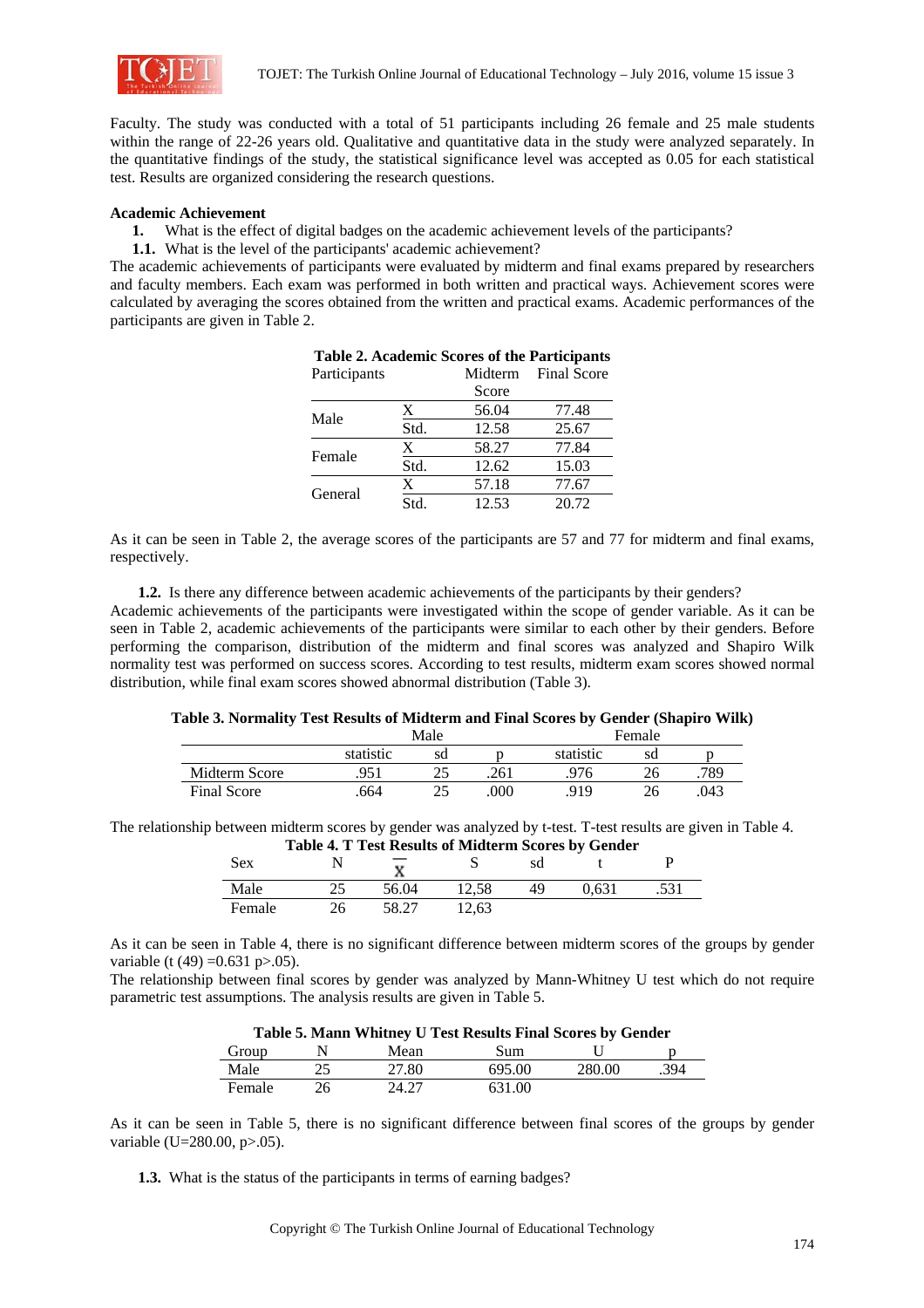

Another information indicating the level of success of the participants is the badges that they have earned. Each participant is required to reach a certain level of success to be able to have badges. The badges, which are categorized as beginner, intermediate and advanced levels, reflect the theoretical knowledge and practical skills of the participants. Beginner and intermediate level badges cover the subjects of midterm exam, while advanced level badge covers the subjects of final exam. The statuses of earning the badges are given in Table 6.

## **Table 6. Status of Participants in terms of Earning Badges**

|                       |      | Badge Level                          |      |        |      |        |  |  |  |  |  |  |
|-----------------------|------|--------------------------------------|------|--------|------|--------|--|--|--|--|--|--|
|                       |      | Intermediate<br>Advanced<br>Beginner |      |        |      |        |  |  |  |  |  |  |
| Status                | Male | Female                               | Male | Female | Male | Female |  |  |  |  |  |  |
| <b>Badge Earners</b>  |      | ıο                                   |      |        |      |        |  |  |  |  |  |  |
| Couldn't Earn a Badge |      |                                      |      |        |      | 19     |  |  |  |  |  |  |

As it can be seen in Table 6, female participants are much more successful than male participants in terms of earning beginner level badges, which require basic knowledge of the subjects. This achievement level got closer in intermediate level badges and balanced in advanced badges. A total of 27 participants earned to have beginner level badges. On the other hand, 39 participants earned intermediate level badges. However, only 14 participants gained advanced level badges that require advanced level skills.

**1.4.** Is there any relationship between academic achievements and statuses of earning a badge of the participants?

In the study, the academic achievements of the participants depending on winning a badge were investigated. First, their midterm and final scores were analyzed by their statuses of winning badges. Shapiro Wilk normality test results are listed in Table 7.

**Table 7. Normality Test Results of Midterm and Final Scores Who Earn Badges by Condition (Shapiro Wilk)** 

|             |       |    | Beginner Badge Level |                      |    |              | Intermediate Badge Level |    |              |                      | <b>Advanced Badge Level</b> |                 |      |    |                      |      |    |              |
|-------------|-------|----|----------------------|----------------------|----|--------------|--------------------------|----|--------------|----------------------|-----------------------------|-----------------|------|----|----------------------|------|----|--------------|
|             |       |    | Couldn't Earn a      | <b>Badge Earners</b> |    |              | Couldn't Earn a          |    |              | <b>Badge Earners</b> |                             | Couldn't Earn a |      |    | <b>Badge Earners</b> |      |    |              |
| ပ           | Badge |    |                      |                      |    |              | Badge                    |    |              |                      | Badge                       |                 |      |    |                      |      |    |              |
| cademi<br>Ħ | ist.  | sd | $\mathbf{D}$         | ist.                 | sd | $\mathbf{p}$ | ist.                     | sd | $\mathbf{p}$ | ist.                 | sd                          | $\mathbf{D}$    | ist. | sd | $\mathbf{D}$         | ist. | sd | $\mathbf{D}$ |
|             |       |    |                      |                      |    |              |                          |    |              |                      |                             |                 |      |    |                      |      |    |              |
| Midterm     | .929  | 24 | .092                 | .980                 | 27 | .860         | .863                     | 12 | .053         | .975                 | 39                          | .540            |      |    |                      |      |    |              |
| Final       |       |    |                      |                      |    |              |                          |    |              |                      |                             |                 | .783 | 27 | .000                 | .792 |    | .004         |

As seen in Table 7, the academic achievement scores analyzed depending on gaining an advanced level badges didn't show normal distribution. On the other hand, the academic achievement scores analyzed depending on gaining beginner and intermediate level badges showed normal distribution.

Within the scope of study, the relationship between academic achievement and status of earning beginner and intermediate level badges has been analyzed and academic success scores of the participants were analyzed using independent sample t-test. The analysis results are given in Table 8.

| Table 8. T-Test Analysis Results of Midterm Scores by the Status of Earning Beginner and Intermediate |
|-------------------------------------------------------------------------------------------------------|
| <b>Level Badges</b>                                                                                   |

|                   | <b>Badge Earning Status</b> |    |       |       | sd. |       |      |
|-------------------|-----------------------------|----|-------|-------|-----|-------|------|
| Beginner<br>Badge | <b>Badge Earners</b>        |    | 59.52 | 12.28 | 49  | .431  | .159 |
| Level             | Couldn't Earn a Badge       | 24 | 54.54 | 12.54 |     |       |      |
| Intermediate      | <b>Badge Earners</b>        | 39 | 59.54 | 12.02 | 49  | 2.558 | .014 |
| Badge Level       | Couldn't Earn a Badge       |    | 49.50 | 1.42  |     |       |      |

As it can be seen from the results given in Table 8, there is a difference of 5 points between those who received beginner level badges and those who didn't earn these badges in terms of their average academic achievements. Although, those who earned these badges seem more successful, the difference between these two groups is statically insignificant (t (49) =1.432, p>.05). There is a difference of 10 points between those who earned intermediate level badges and those who didn't earn these badges in terms of their average academic achievements. Those who earned these badges achieved better scores. In addition, there is a statically significant difference between these two groups in terms of academic achievement scores (t  $(49) = 2.258$ , p<.05).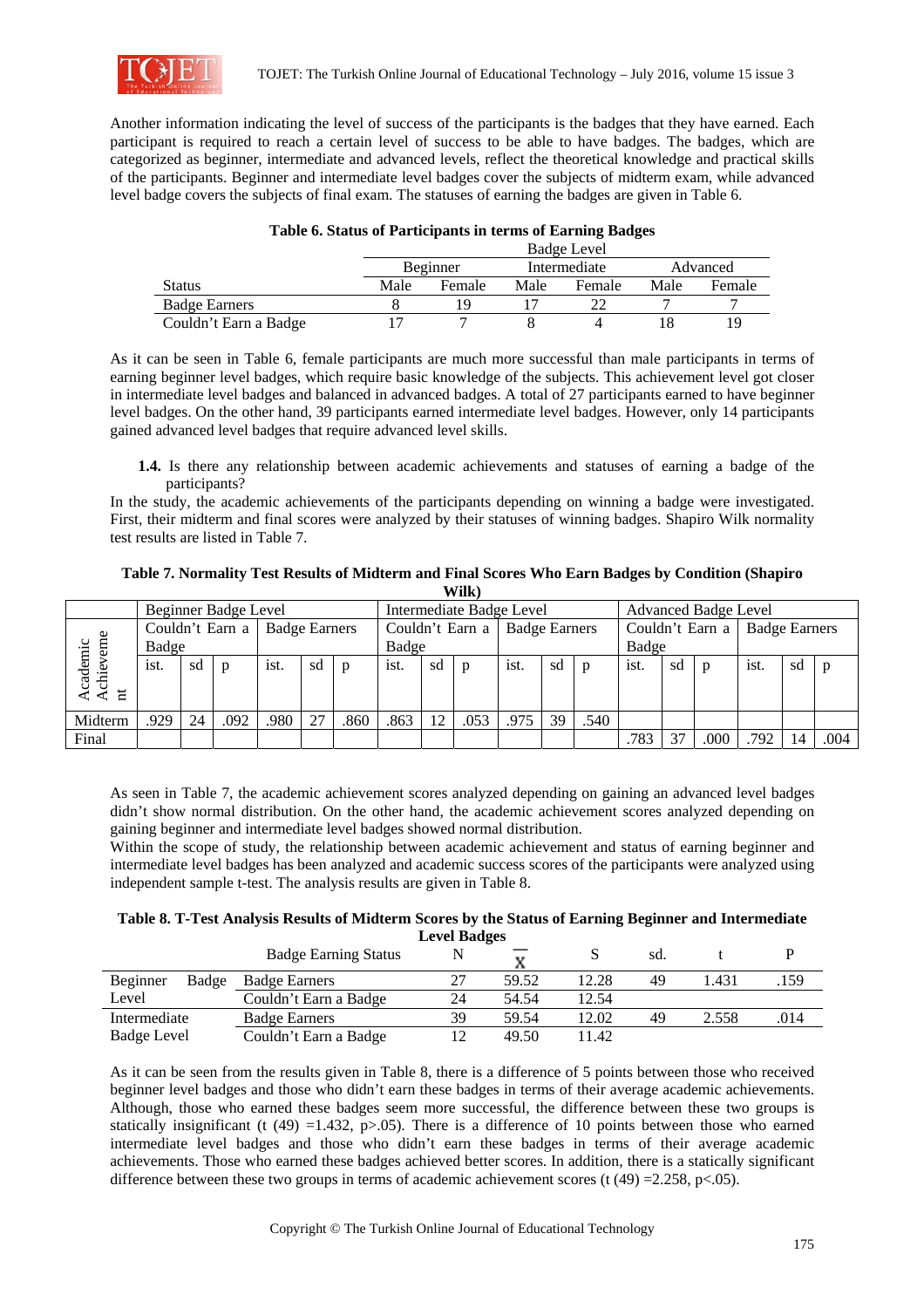

The relationship between academic achievement and status of earning a badge of the participants was analyzed by Mann Whitney U test which does not require assumptions of parametric tests. The analysis results are given in Table 9.

#### **Table 9. Mann Whitney U Test Analysis Results of Final Scores by the Status of Earning Advance Level Badges**

| Group                 | п  | <b>Dauges</b> | Mean<br>Rank | Sum Rank |        |      |
|-----------------------|----|---------------|--------------|----------|--------|------|
| <b>Badge Earners</b>  | 14 | 89.21         | 37.11        | 519.50   | 103.50 | .001 |
| Couldn't Earn a Badge |    | 73.30         | 21.80        | 806.50   |        |      |

As presented in Table 9, the academic scores of those who earned advanced level badges are 17 points higher than those who didn't earn these badges. There is no statically significant difference between academic achievement scores of these two groups (U=103.50, p $<0.05$ ).

**1.5.** Does the relationship between status of earning a badge and academic achievement of the participants differentiate by their genders?

The relationship between status of earning a badge and academic achievement of the participants was analyzed by their genders. The relationship between status of earning beginner and intermediate level badges and academic achievement of male students in addition to the relationship between midterm scores, status of receiving advanced level badges and their academic achievements were analyzed by Mann Whitney U test using their final scores. The analysis results are presented in Table 10.

|              | Lating Deginier, intermediate and Advance Level Dauges, Mann Winthey O Test |    |       |        |       |      |  |  |  |  |
|--------------|-----------------------------------------------------------------------------|----|-------|--------|-------|------|--|--|--|--|
| Group        |                                                                             | n  | Mean  | Sum    |       |      |  |  |  |  |
| Beginner     | Couldn't Earn a Badge                                                       |    | 12.21 | 207.50 | 54.50 | .430 |  |  |  |  |
|              | <b>Badge Earners</b>                                                        |    | 14.69 | 117.50 |       |      |  |  |  |  |
| Intermediate | Couldn't Earn a Badge                                                       |    | 8.56  | 68.50  | 32.50 | .038 |  |  |  |  |
|              | <b>Badge Earners</b>                                                        |    | 15.09 | 256.50 |       |      |  |  |  |  |
| Advanced     | Couldn't Earn a Badge                                                       | 18 | 10.47 | 188.50 | 17.50 | .006 |  |  |  |  |
|              | <b>Badge Earners</b>                                                        |    | 19.50 | 136.50 |       |      |  |  |  |  |

**Table 10. The Relationship between Academic Achievement of Male Participants and Their Status of Earning Beginner, Intermediate and Advance Level Badges, Mann Whitney U Test** 

As given in Table 10, there is no statically significant relationship between midterm scores and status of earning a beginner level badge of the male students  $(U=54.50, p>0.05)$ . On the other hand, there is a significant relationship between midterm scores and status of earning an intermediate level badge of the male students (U=32.50, p<.05). Similarly, there is a significant relationship between final scores and status of earning an advance level badge of the male students ( $\overline{U}$ =17.50, p<.05).

The relationship between status of earning beginner and intermediate level badges and academic achievement of female students in addition to the relationship between midterm scores, status of receiving advanced level badges and their academic achievements were analyzed by Mann Whitney U test using their final scores. The analysis results are given in Table 11.

| Table 11. The Relationship between Academic Achievement of Female Participants and Their Status of |
|----------------------------------------------------------------------------------------------------|
| Earning Beginner, Intermediate and Advance Level Badges, Mann Whitney U Test                       |

| Group        |                       | N  | Mean  | Sum    |       |      |
|--------------|-----------------------|----|-------|--------|-------|------|
| Beginner     | Couldn't Earn a Badge |    | 10.79 | 75.50  | 47.50 | .271 |
|              | <b>Badge Earners</b>  | 19 | 14.50 | 275.50 |       |      |
| Intermediate | Couldn't Earn a Badge |    | 9.88  | 39.50  | 29.50 | .302 |
|              | <b>Badge Earners</b>  | 22 | 14.16 | 311.50 |       |      |
| Advanced     | Couldn't Earn a Badge | 19 | 11.53 | 219.00 | 29.00 | .029 |
|              | <b>Badge Earners</b>  |    | 18.86 | 132.00 |       |      |

There is no significant relationship between midterm scores and status of earning a beginner or intermediate level badge of the female participants (U=47.50, p>.05; U=29.50, p>.05, respectively). However, there is a significant relationship between raw final scores and status of earning an advanced level badge of the female participants (U=29.50, p $<0.05$ ).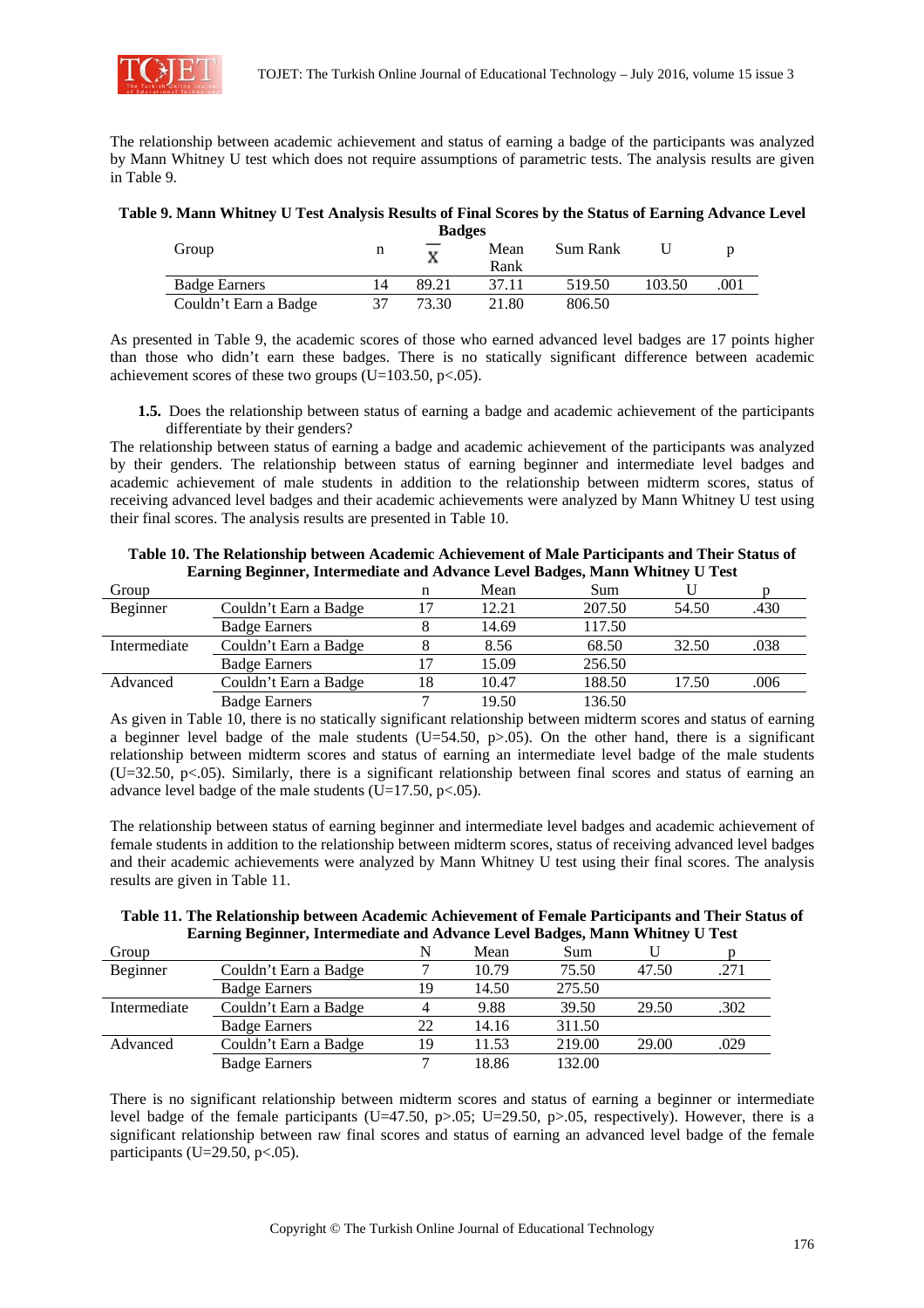

**1.6.** Does the relationship between status of earning a badge and academic achievement of the participants differentiate by their learning styles?

Another variable focused on within the scope of the study is learning style. In Table 12, learning styles of the participants and their academic achievements by their learning styles are given.

| Learning Style |      | Midterm Score  | <b>Final Score</b> |
|----------------|------|----------------|--------------------|
|                | X    | 62,00          | 78,50              |
| Converger      | N    | $\mathfrak{D}$ | $\mathfrak{D}$     |
|                | Std. | 2,83           | 12,02              |
| Assimilator    | X    | 51,78          | 75,00              |
|                | N    | 9              | 9                  |
|                | Std. | 10,34          | 14,26              |
| Diverger       | X    | 58,78          | 78,94              |
|                | N    | 32             | 32                 |
|                | Std. | 13,28          | 19,99              |
| Accommodator   | X    | 55,62          | 75,37              |
|                | N    | 8              | 8                  |
|                | Std. | 12,57          | 31,95              |
| General        | X    | 57,18          | 77,67              |
|                | N    | 51             | 51                 |
|                | Std. | 12,53          | 20,72              |

**Table 12. Learning Styles of Participants and Academic Achievement Status** 

As it can be seen in Table 12, the majority of the participants have diverging learning styles. In addition, only two participants have converging learning styles.

The midterm and final scores of the participants by their learning styles were analyzed by Kruskal Wallis H Test. Kruskal-Wallis H Test results are listed in Table 13.

| Table 13. The Kruskal Wallis H Test Results |                |    |       |    |       |      |  |  |
|---------------------------------------------|----------------|----|-------|----|-------|------|--|--|
|                                             | Learning Style | N  |       | sd |       | p    |  |  |
| Midterm                                     | Converger      |    | 35.75 |    | 3.70  | .295 |  |  |
|                                             | Assimilator    |    | 18.50 |    |       |      |  |  |
|                                             | Diverger       | 32 | 27.83 |    |       |      |  |  |
|                                             | Accommodator   |    | 24.69 |    |       |      |  |  |
| Final                                       | Converger      |    | 22.00 |    | 1.685 | .640 |  |  |
|                                             | Assimilator    |    | 20.67 |    |       |      |  |  |
|                                             | Diverger       | 32 | 27.27 |    |       |      |  |  |
|                                             | Accommodator   |    | 27.94 |    |       |      |  |  |

**Table 13. The Kruskal Wallis H Test Results** 

According to Kruskal-Wallis H test results, there is no significant difference bot in midterm and final exam scores in terms of learning styles of the participants (Midterm:  $x^2$  (sd=3 n=51) =3.70, p>.05, Final:  $x^2$  (sd=3  $n=51$ ) =1.68, p $> 0.05$ ).

**2.** What are the views of participants regarding digital badges?

Within the scope of the study, the views of participants for badge-based assessment activities were obtained. Their views were categorized as advantages, disadvantages, motivation, academic achievement, meaning, badge sharing, satisfaction and assessment tool.

**2.1.** What are the views of the participants towards the advantages and disadvantages of digital badges?

The participants stated that the using of digital badges have some advantages in the learning environments. Participants views were grouped under headings such as motivation, competition, self-assessment and participating in the class. They also state that digital badges improve the motivation, interest to teaching activities and competition among peers of the students. In addition, according to participants, digital badges have a role of encouraging students to re-organize their own learning processes. Some examples of the views of participants regarding advantages of digital badges are as follows;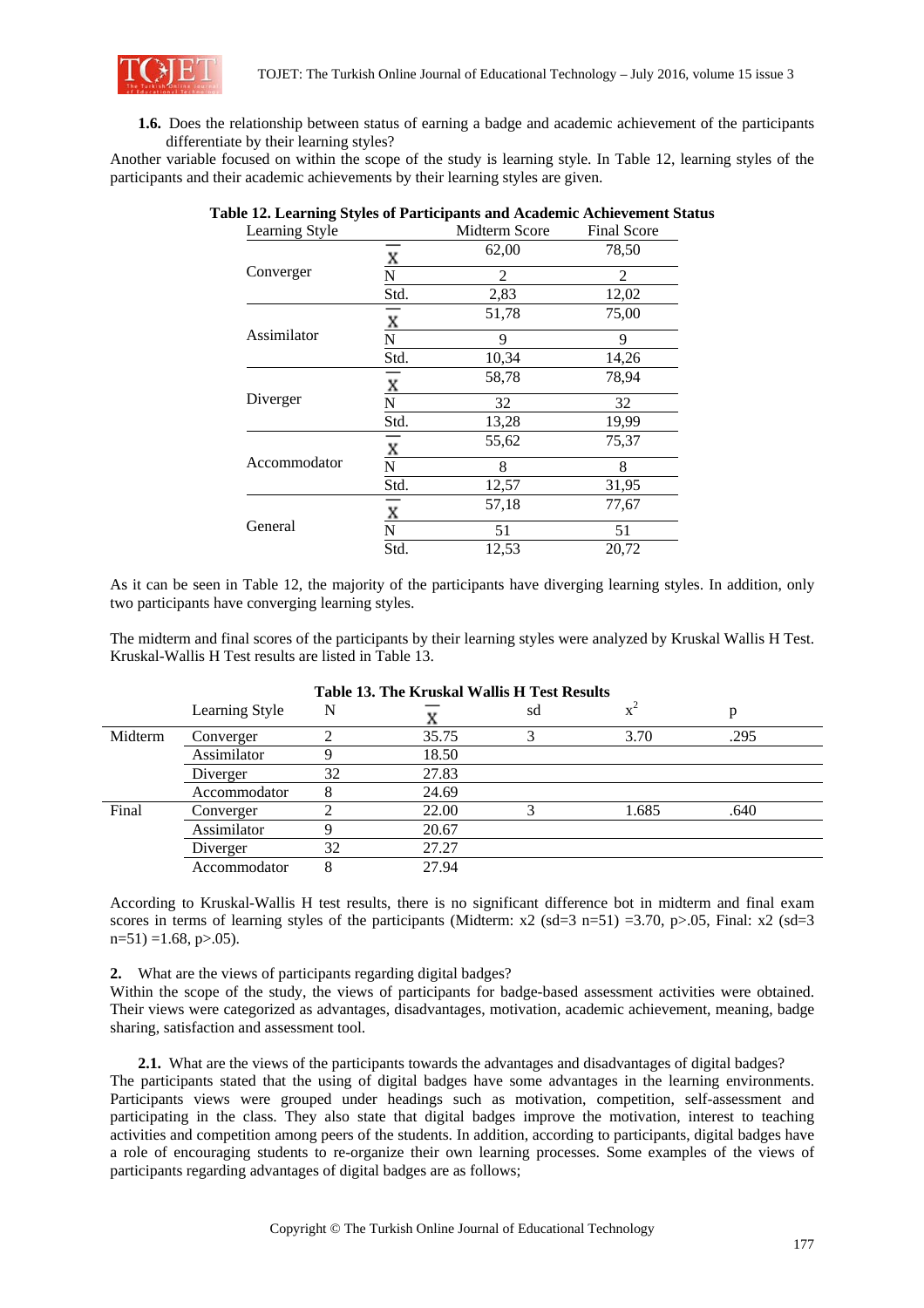

Badge-based assessment is an encouraging evaluation method that allows students to see their progress and make necessary changes in their behaviors.

These badges have an advantage of motivating students for active participation in the course. At the same time, students can see their progresses in the course by the badges they earn.

Earning badges as a result of the scores collected weekly provided a better understanding of the course and the growing interest towards the course.

It motivates students to the course. Students compete with each other for these badges; therefore, they pay more attention to the course.

The person needs to be in an effort to get the badge. Therefore, students have to do their bests to earn these badges and plan their own learning processes.

Participants discussed some of the disadvantages associated with digital badges. These disadvantages are categorized as stress, jealousy, loss of motivation and losses incurred as a result of failing to meet the criteria. Some participants could not be included in the evaluation activities due to various reasons and so they couldn't get any badges. They have said that they get upset because of a failure to earn badges in such cases. One participant implied that the process of earning a badge is stressful. A few participants argued that the case, in which there is a possibility of not earning any badges, may have negative impacts on the motivation of the student. Some examples of the views of participants regarding disadvantages of digital badges are as follows;

We lose our chance to receive a badge when we fail to attend a practice...

Although it seems simple to have a weekly exam, it is stressful indeed. In fact there is plenty of time, but still affecting.

Competition between individuals can go further. It reduces the solidarity between individuals. A sense of jealousy can occur in those who didn't receive a badge.

The motivation of students can drop down in case they don't receive any badges.

**2.2.** What are the views of the participants regarding impacts of digital badges on their levels of motivation? In the study, the views of participants regarding the effect of digital badges on their motivation levels were investigated. The majority of the participants stated that these badges affect their motivation positively, award themselves and they realize that they learn. They also stated that finding a chance to see their progress by practices motivate them, digital badges encourage them to study in a planned way and participate in the course and finally a competition occurs between peers to earn these badges. The examples of views of participants towards motivation are as follows;

Digital badges increase my motivation for the course. We have taken programming classes before, but I come to this one more willingly compared to previous classes.

I get prepared for the class before the practice to receive a higher score.

Since these badges make it mandatory to attend the class, we don't miss any subjects and even though the award received is a digital badge, it is another source of motivation because students enjoy receiving such awards.

I'm looking at the subjects again before coming to class. Furthermore, I understand the subjects better by exercise activities. In addition, the badge that I received increased my attention for the course.

Since earning a badge shows how we are specialized in the course, they make me feel I learn the subject, so I become well-motivated.

At least I study for the course every week regularly.

It motivates because competing with other students for badges leads us to turn in better homework assignments.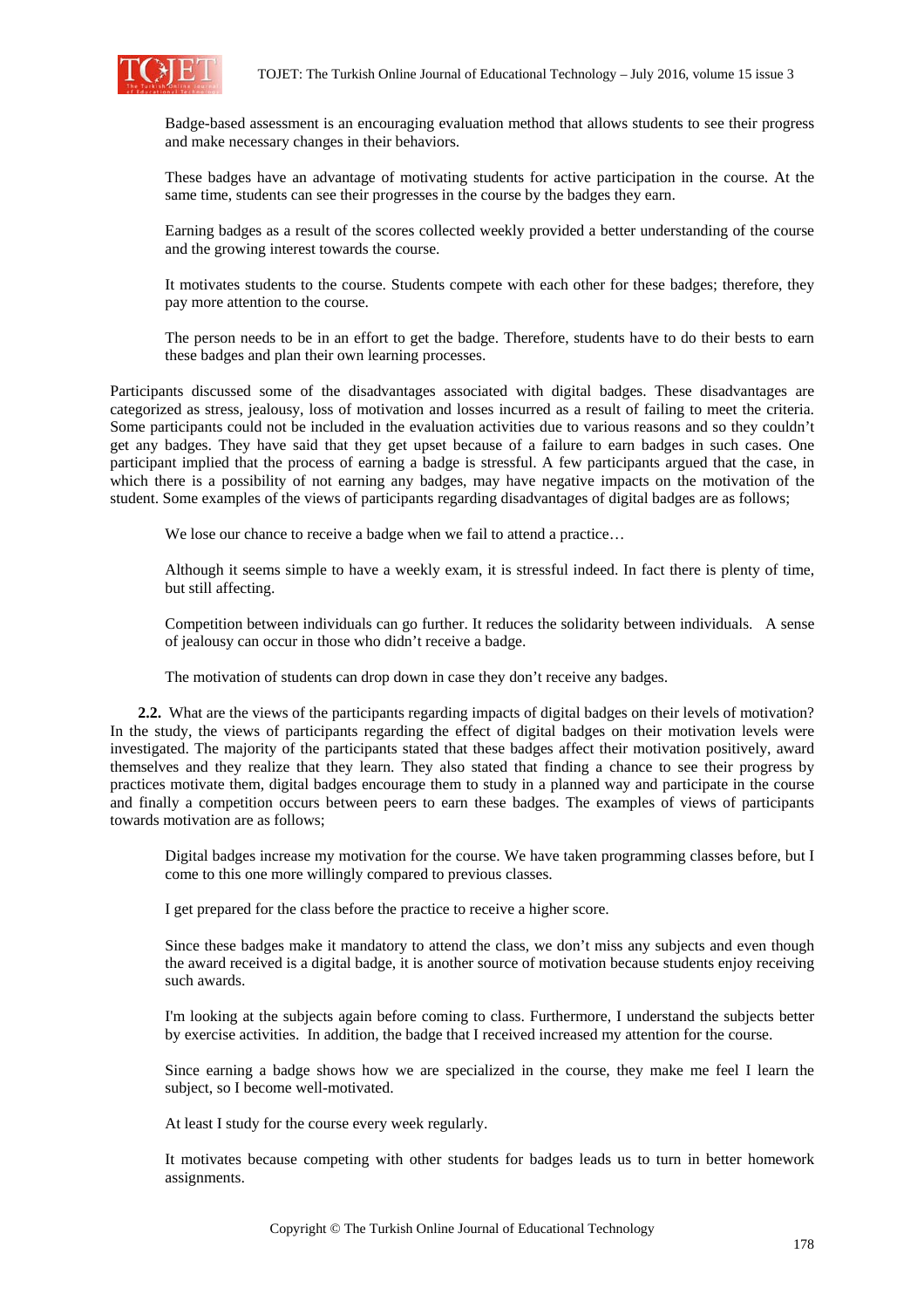

According to participants, digital badges have also some disadvantages on their motivation level. Two of the participants stated that their motivations were reduced since they couldn't earn any badges. The examples of views of the participants regarding disadvantages of digital badges are as follows;

My motivation drops down when I can't earn a badge.

Since there is a competitive classroom environment, you fall behind other when you miss something.

**2.3.** What are the views of the participants regarding impacts of digital badges on their academic achievements?

In the study, the views of participants regarding the effect of digital badges on their achievement levels were analyzed. Almost all of the findings indicate that digital badges positively affect the academic achievement. Participants stated that they perform more active participation in the course and get prepared for the course before coming to the class to earn a badge; so this increases their achievement. Two of the participants stated that their attendance rates are higher for this class compared to other courses to earn badges and higher attendance rates increase their academic achievement. There was no participant stated that digital badges negatively affect the academic achievement. The views of participants regarding academic achievement are as follows;

It affects my success positively. Because it motivates me and at the same time, I learn everything step by step by exercise activities in the course.

It affects my achievement in a positive way, because it allows us to come to the class well-prepared. We get prepared for the course before the class to earn a badge.

Students pay more attention to the class to earn a badge and turn in better assignments. Therefore, it is a beneficial assessment tool.

It improves my academic achievement level since I don't miss any classes. I think they don't have any other advantage for my success.

**2.4.** What is the meaning of digital badges for the participants?

In the study, the views of participants regarding what digital badges mean for them were analyzed. Those who earned digital badges state that these badges represent their achievement levels and show their progresses compared to other students. They also consider these badges as an award. Those who couldn't win badges couldn't attribute any meaning to these badges. The examples of views of participants regarding what meaning they attribute to digital badges are as follows;

The badge I earned represents my achievement in the course.

It makes me think that I am successful in the course and I consider it as a gift from my teacher.

It affects my success and status in the class.

I didn't feel anything since I haven't earned any badges.

**2.5.** What are the views of the participants towards the use of digital badges as an evaluation tool in the classroom?

In the study, the views of participants regarding the use of digital badges as an evaluation tool in the classroom were analyzed. The majority of the participant stated that digital badges can be used as an evaluation tool especially in practice-based classes and they might be willing to attend these classes. One of the participants stated that he doesn't want to attend the class conducted with digital badge applications. He says that such applications cause a stressful environment. The example views are as follows;

Yes, I want; however, not for all the classes. They would be more useful in software courses such as programming.

I think they would be quite useful for classes that have a programing logic, and I want them to be used in such classes.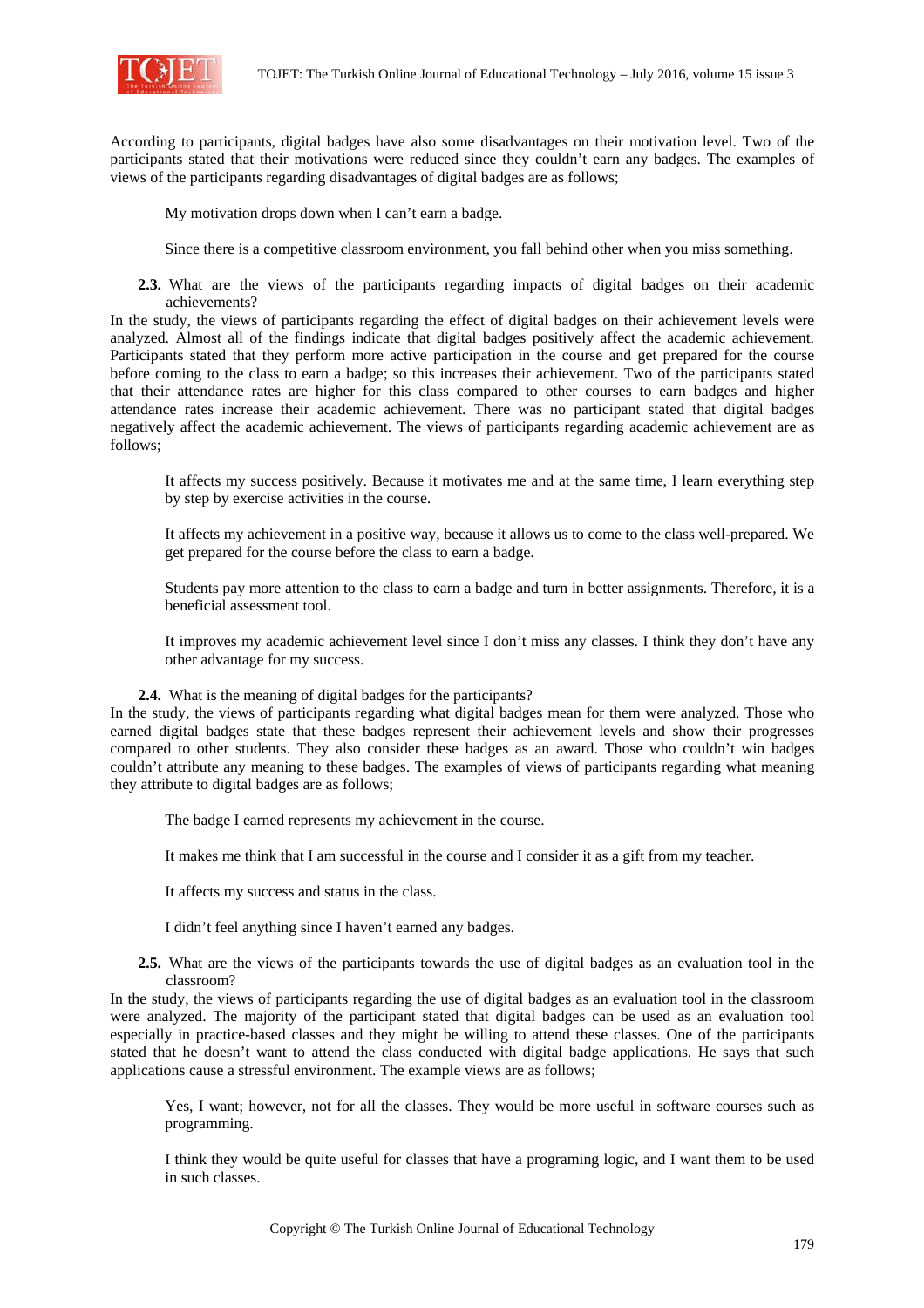

They should be applied to other classes as well to have a better understanding of the courses.

Yes, I absolutely want it; because, it facilitates the learning process.

We are under a lot of pressure, but maybe I pay more attention to the class and understand the subjects better.

**2.6.** What are the views of the participants towards the relationship between digital badges and other achievement certification methods?

Considering the relationship between digital badges and other achievement certification methods; some of the participants stated that digital badges can be used instead of some other certification methods such as diploma and certificates. On the other hand, some of the participants indicated that since digital badges have different levels, they reflect the status of achievement better and give more detailed information compared to other certification methods. They also stated that if these badges are given by official institutions, they would be more valuable. The example views are as follows;

I think digital badges represent the achievement or failure of the students as much as certificates and diplomas do. Of course the issuer of the badge should be neutral and objective.

It does make more sense to use badge-based evaluation methods rather than certificate or diploma documents. Certificates and diplomas are issued for the whole training program, whereas digital badges are issued step by step for each subject.

It is better to progress level by level. For example, those who score 85 and 90 points from the same exam receive the same certificate, respectively. However, different digital badges are given based on different success levels.

Diplomas and certificates have a validation. Digital badges have no validity. I think they are not equal to each other.

I don't want a badge-based application to be used instead of diploma. However, I would like to have them instead of certificates so I can use them for my job applications.

### **DISCUSSION, CONCLUSION AND RECOMMENDATIONS**

In this study, the effects of digital badges on the course achievement and motivation of the students and views of students regarding these badges were investigated. During the process, academic achievement of participants has increased. Considering the views of participants and results of the exams containing questions within the same taxonomic level, we can say that teaching activities performed with digital badges increase the achievement level of the students. Similarly, McDaniel, Lindgren and Friskics (2012) indicated that digital badges increase the achievement level of the students, while Davidson and Goldberg (2009) stated that these badges both increase and improve the academic achievement levels of students. In addition, since there is no difference between different genders in terms of academic achievement, it can be said that the effect of digital badges on both gender groups are same.

Learning styles have no impact on the achievement level of the learners during teaching activities conducted with digital badges. There was no significant difference in terms of academic achievement of the students by their learning styles in the group, which includes mostly students with diverging learning style. This shows that learning styles have no effect on the academic achievement level of the learners during teaching activities conducted with digital badges. Speece (2012) implies that the effect of learning style on success is so little.

Earning a badge can be a true indicator of academic achievement. Students study harder in order to gain digital badges and they get prepared for the course before coming to the class. They also make an effort to attend the course and classroom activities. Similarly, Bani and De Paoli (2013) argued that digital badges reflect the improvements. Katie (2012) indicates that training programs performed with digital badges are effective for evaluations. In addition, it can be also noted that digital badges may change study habits of the students in the direction wanted. Digital badges are objects that are desired by the students. Students make various changes in their lives to earn these badges and review their study habits. Students identify ways to earn badges according to their preferences in general and they implement their decisions. Gibson et al. (2013) have stated that digital badges provide a continuous improvement for students and support their performance of the students.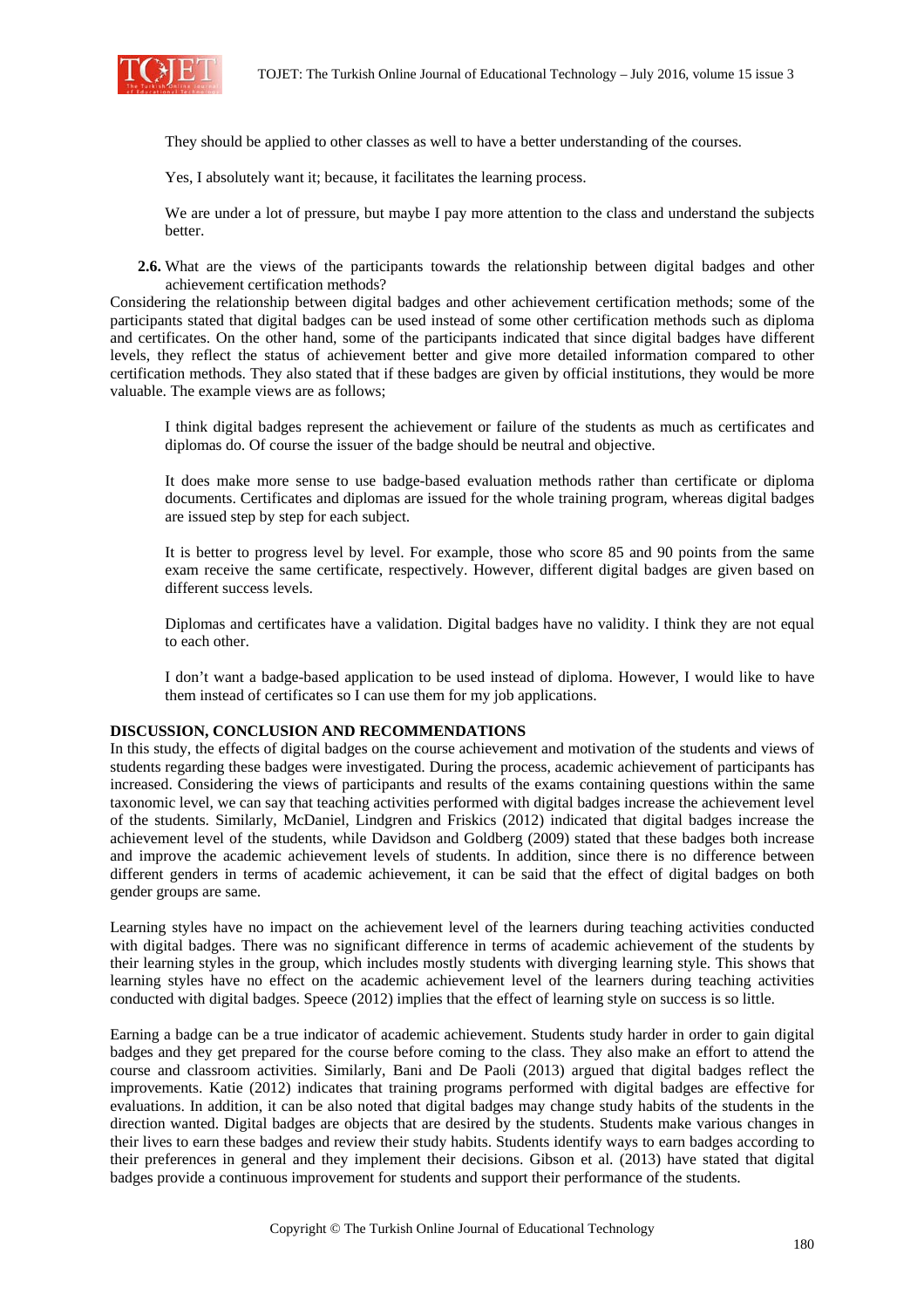

Teaching activities that use digital badge affects the motivation of the students in a positive way. It can be said that digital badges have positive effects on motivation of the learner with its features such as they are considered as awards of the course, they provide students to be aware of what they are learning, allow them to review their peers and trigger competition in the classroom. This may be caused by that learners can see what badges their peers earn and what knowledge-skill level these badges represent. Gibson et al. (2013) and Abramovic, Schunn and Higashi (2013) stated that the motivation of learners are positively affected by digital badges. In addition, digital badges help learners to be satisfied and realize their achievements. This may be associated with that students may certify their achievements with digital badges whenever they want.

Digital badges create a competitive environment in the classroom, encourage students for course participation and give the opportunity of self-evaluation. This may be associated with considering digital badges as a reward earned and educational efforts spent to obtain these badges. Similarly, Ash (2012) indicates that digital badges are that perceived by learners as rewards. Achievements and peer competition affect learners' study habits. Learners spend more efforts and study harder to obtain badges. Davidson and Goldberg (2009) argued that digital badges help to create desired learner behaviors. According to Flemming and Levie (1993), more cognitive effort spent affect learning in a positive way. However, due to some reasons other than academic limitations, some negative situations such as stress and loss of motivation can be seen in learners in case of failures to receive a badge.

Digital badges constitute positive attitudes toward learning processes. The desire of learners to use digital badges in their future learning lives and their expectations of having these badges in application-based courses support this argument. Similarly, McDaniel, Lindgren and Friskics (2012) stated that learners exhibit a positive attitude towards digital badges.

Digital badges issue by accredited institutions can be used as achievement certificates. Digital badges reflect the adequacy of a course or knowledge of expertise. Therefore, it seems possible to use these badges like other certification methods showing the level of achievement and expertise. Digital badges are considered as tools that can fill the deficiency of other certification methods and reflect the achievements of students correctly (Watters, 2012). Gibson et al. (2013) stated that digital badges have become an alternative grading system. In addition, digital badges can be used to depict individual skills and abilities (Foster, 2013-b).

As a result, digital badges;

- Increase the success of the student in the course. Digital badges are attractive as they strive to achieve an engagement of students. Therefore, students spend effort to achieve these badges and their achievement levels increase. Learning style does not constitute any differences in academic achievement. In this regard, digital badges can be used for improving attendance and achievement of the students in addition to the level of readiness for the class.
- Increase learner motivation. The motivation of students who earn a badge increases. The badges earned make students feel that they are successful, their achievement is rewarded, and they earned this reward in a fair and valid process. Therefore, digital badges can be used to increase motivation of students, create a happier learning environment and make students more active in the learning process.
- Show the level of academic achievement. Since digital badges are earned by those who meet the specific learning objectives, these badges indicate the level of success. Digital badge holders can easily evaluate the success of their own levels and peers. Digital badges can be used to reflect achievement levels of learners, prepare different instructional practices based on different levels of achievements and create competition among peers.
- Regulate the study habits. Digital badges are objects that are desired by the students. Students make various changes in their lives to earn these badges and review their study habits. Students identify ways to earn badges according to their preferences in general and they implement their decisions. Therefore, digital badges can be used to improve study habits of the students and as a tool that encourage them to demonstrate their self-regulation behaviors.
- The views of students toward digital badges and their satisfaction levels are positive. In addition, they want to be a part of badge-based teaching activities to be conducted in the future. This indicates that students attribute positive meanings to digital badges in general. These emotions can be used to organize courses and as encouraging tools while performing activities both in and out of classroom.
- Used as a certificate showing the achievement and rank of the student. Digital badges are considered to have similar properties as diplomas, certificates and achievement letters showing the achievements and ranks of the holder. In this regard, digital badges can be used instead of certificates and diplomas showing the competency. However, it is important to remember that digital badges should be issued by